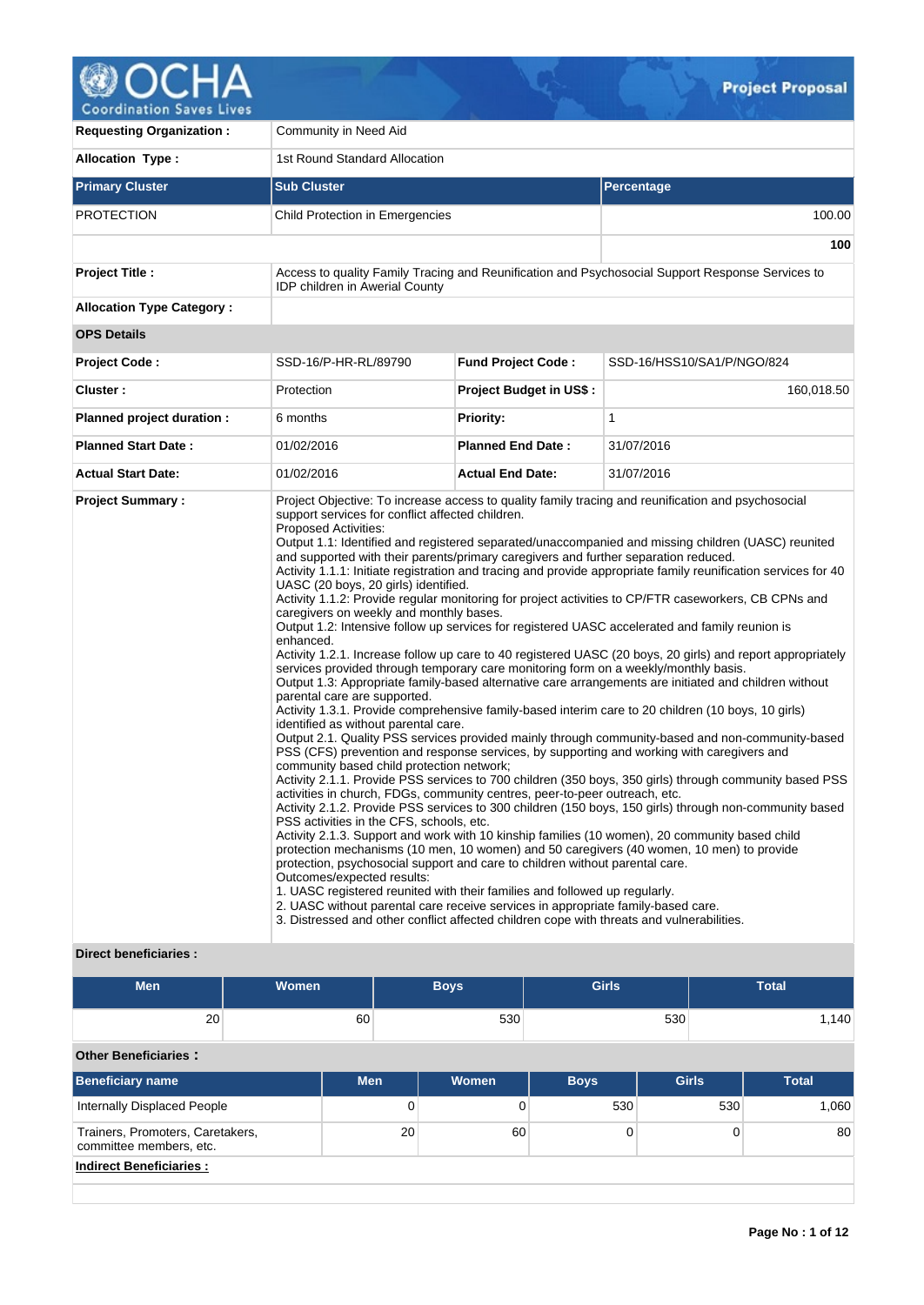## **Catchment Population:**

### **Link with allocation strategy :**

This project will contribute to the second protection cluster objective:

CO2: Quality protection response services are available and can be accessed safely and freely.

CINA interventions will focus mainly on provision of rapid life-saving family tracing and reunification (FTR) services for

separated/unaccompanied and missing children (UASC and psychosocial support component (Mainly community based PSS):

CINA will double efforts in scaling up reunification and monitoring of the new UASC identified and documented through its existing FTR capacity. Active case management will be ensured through maximizing follow up actions after referral of UASC to other services. CINA will establish appropriate family-based care arrangements for UASC without adult caregivers where identified UASC can be temporarily fostered under kinship care which is contextually the best applicable type of alternative care, awaiting family reunification. CINA will also ensure that, where separated children may already be attached to families or individuals, these situations will be thoroughly reviewed to ensure that the child is in a safe environment which will afford him/her with appropriate care and opportunities. CINA will also support and work with caregivers and community child protection network to provide community based PSS and non-community based PSS services to the conflict affected children. . This project aims at scaling up the FTR and PSS work CINA has been providing to IDP children in Mingkaman and its surrounding IDP sites in Awerial County as well as responding to the growing protection needs of IDP children given the new influx of IDPs in Mingkaman in from December 2015, in addition to the pre-existing IDPs. For 2016 HRP, Awerial (Mingkaman) is a Tier 1 location for Protection Cluster and in this dry season opportunity, efforts will be made to meet the desperate Child Protection needs of IDPs in close collaboration and coordination with Protection Cluster and especially Child Protection Sub-cluster (CPSC) at both national and state level CPWG and other sectors to mainstream child protection in other services and programmes, including access to referral services, for all children including children living with disabilities, children living with HIV/AIDS, children living and working on the streets and survivors of sexual and gender based violence, abduction and armed recruitment (ex-CAAFAG). This 2016 CHF SA1 funding will complement CINA's CP activities (through scaling up FTR and PSS) in Mingkaman being supported by UNICEF (2015 PCA) aiming to reach 3000 conflict affected children by end of March 2016 and the 1140 direct beneficiaries will be involved in implementation of project activities through establishment of appropriate beneficiary feedback mechanisms to enhance clear transparency and accountability to children, their caregivers and community members.

# **Sub-Grants to Implementing Partners :**

| <b>Partner Name</b>                                   | <b>Partner Type</b> | <b>Budget in US\$</b> |
|-------------------------------------------------------|---------------------|-----------------------|
|                                                       |                     |                       |
| Other funding secured for the same project (to date): |                     |                       |

| Other Funding Source | <b>Other Funding Amount</b> |
|----------------------|-----------------------------|
|                      |                             |

## **Organization focal point :**

| <b>Name</b>                      | <b>Title</b>                        | Phone                 |                   |  |  |  |  |  |  |
|----------------------------------|-------------------------------------|-----------------------|-------------------|--|--|--|--|--|--|
|                                  |                                     |                       |                   |  |  |  |  |  |  |
| Dr. Daniel Machuor Arok          | <b>Executive Director</b>           | machuorcina@gmail.com | + 211 955 413 184 |  |  |  |  |  |  |
| Okidi Richard Okello             | <b>Child Protection Manager</b>     | okidi.cina@gmail.com  | + 211 955 003 136 |  |  |  |  |  |  |
| Adhieu Nak Deborah               | Admin/Finance Manager               | adhieu.cina@gmail.com | + 211 955 360 348 |  |  |  |  |  |  |
| Dhieu Abraham Biar               | Monitoring and Reporting<br>Officer | biar.cina@gmail.com   | + 211 955 501 166 |  |  |  |  |  |  |
| <b>BACKGROUND</b>                |                                     |                       |                   |  |  |  |  |  |  |
| 1. Humanitarian context analysis |                                     |                       |                   |  |  |  |  |  |  |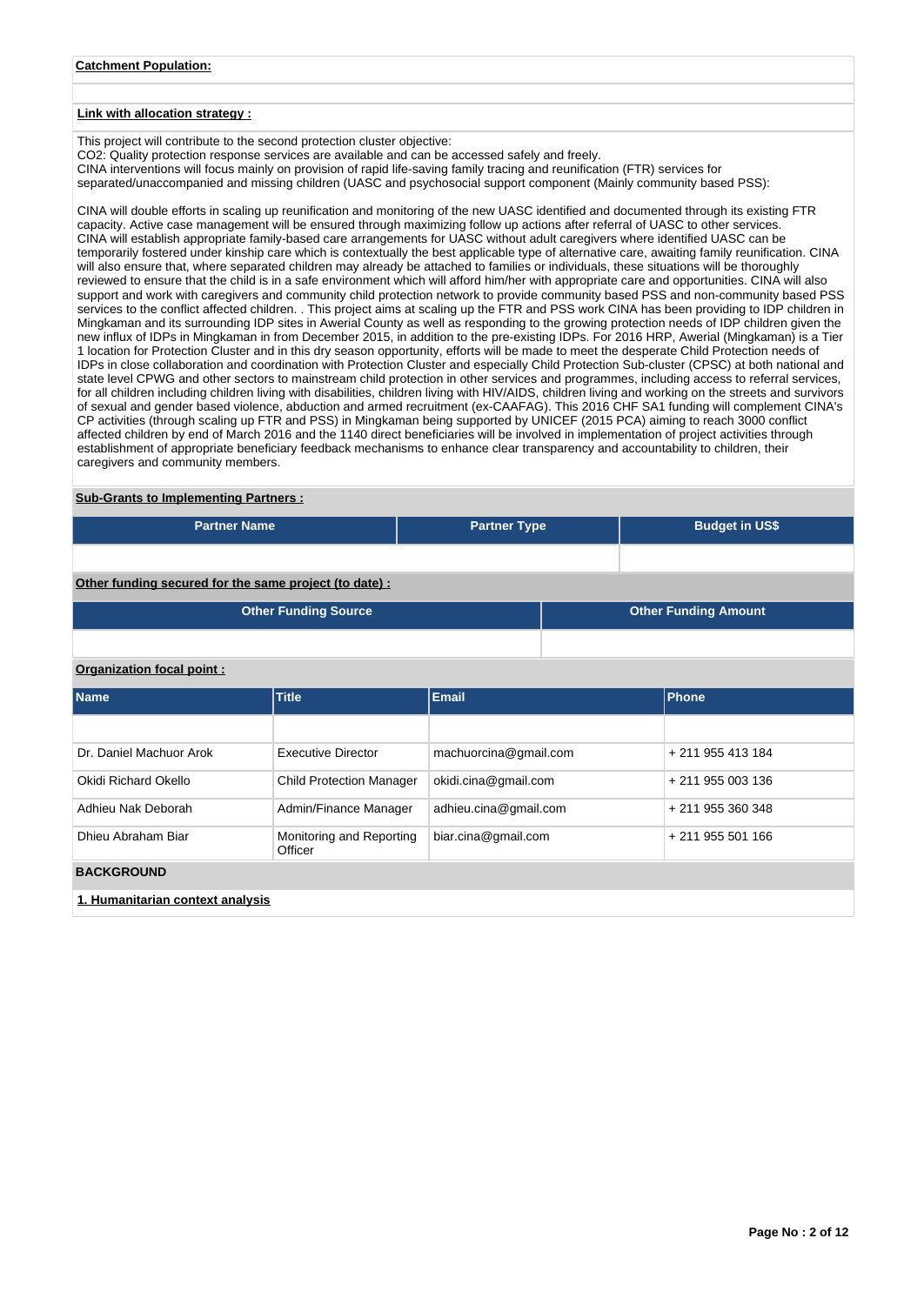The crisis in South Sudan greatly hit Jonglei (Bor) among other states, including the neighboring Lakes State (Awerial County) to where big population from Bor, Twic East and Duk has been displaced since early February 2014. Many former IDPs and refugees are returning to their places of origin given a relative peace being witnessed in January 2014 to present in the two states. However, the humanitarian situation of IDP and conflict-affected populations has been deteriorating as a result of fear from continuous attacks, inadequacy of basic services in IDP sites and PoCs and increased protection threats which have continued to cause increased mobility of families to safe locations within the country and across the region. There are currently 78,307 IDPs in Awerial County Lakes States (UNOCHA: South Sudan Crisis IDP monitor 01/10/2015). Again, another 29,656 individuals displaced by fresh attacks in Jalle (Bor) and Mar Payams (Twic East) arrived Mingkaman (Mingkaman IRNA: December 04, 2015). This increased mobility has resulted to further separation of children from families, difficulty in tracing, follow up and reunification of separated and/or unaccompanied minors; increased tensions of psychosocial distress, especially among the adolescents, being aggravated by absence of schools; increased tendency of adolescent boys to be used by armed forces and armed groups; increased food insecurity and poor livelihood condition resulting into children living and working on the streets, forced child marriage and increased child exploitation and worse forms of child labour. Protection response in 2015 show more needs and significant gaps that include: Out of 21,140 children at risk of family separation, 483 separated/unaccompanied children have received FTR case management services with only reunification less than 70%, being in part due to widespread population movements, inaccessibility to location such as Duk and Twic East where parents missing children could be traced; Of 31,282 children are at risk of psychosocial distress, 9500 children have received individual psychosocial support services release; 310 boys are at risk of armed recruitment and of those 20 CAAFAG have received social reintegration assistance services; yet 13608 more children are at risk of dangers and injuries due to land mines/ERWs that need to reached in schools/community by close work with Education and Mine Action partners; 13608 children at risk of physical violence and other harmful practices and 10100 children at risk of sexual violence and exploitation. (CINA W matrix Report to CPSC: October 28, 2015). This project will address the above critical needs through accelerating provision of FTR services through tracing and closing the current caseload up to 100% follow ups and reunifications and/or family based care as well as managing new cases of UASC to be identified in 2016 through improved quality of registration, maintenance of database locally and improved coordination of data nationally to strengthen FTR case management services; effective community based psychosocial support services( main approach) by working with caregivers, community based mechanisms and adolescents clubs as well as non-community based PSS services through CFS activities. This project will be coordinated at national level with PC, CPSC, FTR WG, PSS WG, and at state level with CPWG and local authorities to explore synergies, ensure quality and accountability to beneficiaries and adherence to minimum relevant policy standards.

### **2. Needs assessment**

In Awerial, IRNAs (protection needs assessments) and regular protection response show that more boys,( aged 8-11 and 12-17years) were separated/unaccompanied/missing compared to girls of the same age. However, girls (especially aged 7-11, and 12-17 years) have experienced violence, including sexual and gender based violence and exploitation. CINA' s response in Awerial county in 2015 show that out of 197 UASC registered, only 45 UASC have been reunited with their families, 90 received follow up services and 40 UASC received other FTR case management services. These achievements are far below the active FTR case management services expected. Furthermore, the continuous IDP influx is expected to cause more family separation and thus the increased FTR needs will outstretch the existing resources for the currently ongoing project. In PSS response, CINA reached its target (Target: 3400 children; Reached 8682 children). Despite these achievements, more IDP influx has created additional PSS needs, coupled with the fact that partners (SCI) have pulled out from Mingkaman, leaving CINA with the challenge to meet those growing CP needs in Awerial County. IRNA assessment has been carried out in Mingkaman on December 04, 2015 where CINA participated and the reports show eminent protection needs of children which prompted CINA to expedite CPiE response in Mingkaman last December. The target numbers of current beneficiaries were developed in December 2015 when CINA, with UNICEF support and guidance from CPSC considered the prevailing CP needs of IDP children in Awerial County.

### **3. Description Of Beneficiaries**

The direct beneficiaries of this project will include IDP, returnees and conflicted affected children and adolescents in Awerial County including 1060 children

(530 boys, 530 girls); 50 caregivers (40 women, 10 men) and 20 community based child protection networks, 10 foster/kinship parents. The beneficiaries are targeted based on their protection risks and threats as identified through needs assessment from location hosting large numbers of IDPs, where services are overstrained. Boys and girls will be targeted based on individual child and group's protection concerns especially the separated and unaccompanied minors and missing children. Adolescents (12-17 years) will be more targeted especially for psychosocial support and be also involved in all activities. This project will also ensure continuous support of caregivers and CB-CPNs to provide care, protection and PSS care services in their communities.

The caregivers and CP-CPNs have been selected on the basis of personal willingness to voluntarily support vulnerable children within their communities. Working with caregivers (parents, relatives and poster parents) and CB-CPN network is critical in ensuring community based care, preserving and strengthening local structures and systems, in the context of providing services in such a complex displacement pattern in South Sudan. Community members (parents, church leaders, teachers, youth representatives, etc.) that have been identified with the help of local authorities (chiefs, village heads, payam administrators) and trained will be continuously supported by CINA on issues of child protection in emergency, identification of separated/unaccompanied child and working with UASC children, as well as prevention of family separation to strengthen their skills to provide appropriate PSS care and FTR services to children.

### **4. Grant Request Justification**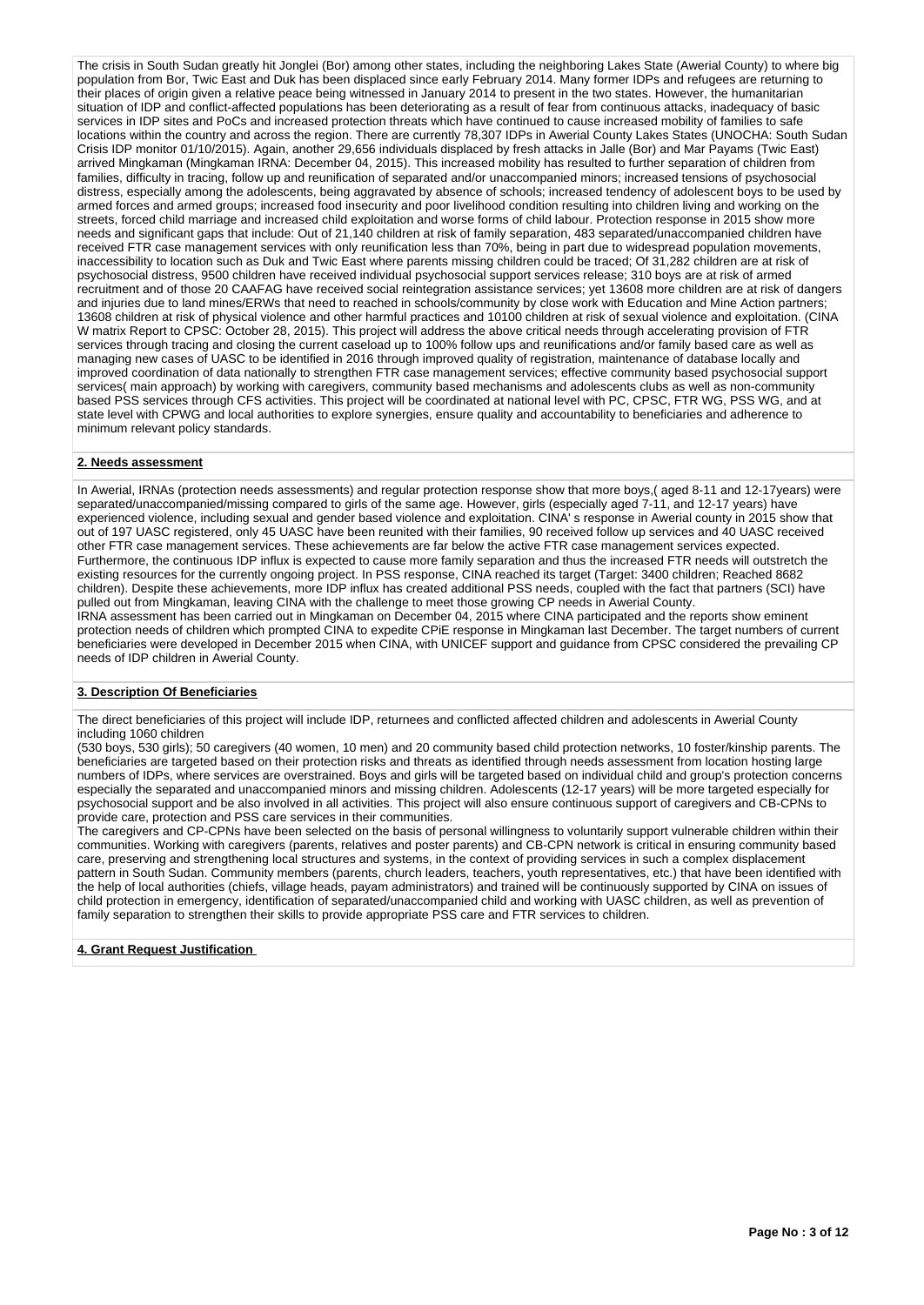The violence which broke out in South Sudan capital Juba on December 16, 2013 and quickly spread to Bor, Duk and Twic East resulting into huge displacements in Awerial County of Lakes States has exacerbated family stresses, disrupted normal patterns of living and crumbled social support systems exposing children to protection threats including widespread separation of families. Children have been forced to flee all that is familiar to them and have experienced violence, fear and loss.

Without appropriate care and family-based support, these children will be forced to process their conflict experience alone, which may prevent them from being able to fully engage in daily activities such as playing, learning, or basic social interaction. Conflict affected and displaced children have been exposed to physical threats as well. Without protection and support their physical survival is threatened, and their status puts them at high risk of abuse, exploitation, forced labor, abduction, or recruitment into armed forces. The interventions proposed in this project will focus on increasing access to quality family tracing and reunification and psychosocial support services for conflict affected children; thus contributing to the cluster priority of ensuring quality protection response services are available and can be accessed safely and freely. Given the numerous threats to the survival and well being of conflict affected and displaced children this project seeks to increase access to age appropriate, effective, multi-sectoral FTR and PSS responses in the priority county.

The proposed interventions in this project are aimed at increasing rate and improve quality of family reunion for separated/unaccompanied and psychosocial support for conflict affected children in Awerial, Lakes State. This project will focus on critical activities related to Objective 2 of the Protection Cluster. Given the seriousness of the protection threats faced by children affected by conflict and displacement, the child protection interventions proposed under this project are one of the frontline services that are critical to the physical and psychosocial survival of conflict affected and displaced children in Awerial County. CINA has been implementing Child Protection Programs in Awerial County since January 2015 among other locations (Bor, Twic East and Duk in Jonglei) and has made a clear institutional commitment to providing quality programs that support children's well-being in emergencies and crises, and the agency continues to invest in highly skilled staff who have the knowledge and skills to ensure optimal Child Protection in emergencies. The agency has a strong established presence in Mingkaman and will be able to rapidly mobilize resources at the start of the project. CINA is committed to securing additional funds, especially from UNICEF to supplement the CHF funding and is in discussions with other partners in this regard. CINA has a secured funding from UNICEF that is running up to March 2016, but even if extended, it will be directed to meet other CP needs including CAAFAG response, sexual and GBV, access to justice for children, etc. in Tier 2 locations of CINA (Bor, Twic East and Duk of Jonglei State and populations living on those surrounding islands. CINA has demonstrated success in previous CHF funded project (with thematic areas of FTR, PSS, CAAFAG, Child protection monitoring mechanisms, prevention of violence, etc.) in Jonglei.

## **5. Complementarity**

In line with 2016 HRP, CINA will continue to respond to the protection needs of UASC and PSS distressed children with UNICEF support that will be complemented by CHF funding. CINA's 2015 CP response with UNICEF support in Mingkaman show that there are significant gaps that exist in the areas of follow up and reunification of separated/unaccompanied children, including individual and group case management, as well as referral mechanisms and child protection mainstreaming. In line with 2016 HRP and priorities for CHF SA1 2016, and protection Cluster Strategic Plan, the CHF SA1 grant will help in complementing the current gaps in FTR and PSS needs of conflict affected children so far highlighted. More emphasis will be directed towards working with caregivers and community based mechanisms, and caseworkers, enabling their capacity to increase rates of tracing, follow ups and reunifications of previously registered and new UASC and missing children and continue to support caregivers in providing family-based care and psychosocial support for children without parental care. The CHF complementary grant will be an ideal support grant to quickly accelerate the FTR work in the dry season of 2016 (February to July) with aim to bring reunification and follow up rates to 100% of all documented UASC cases and other new cases in the RapidFTR database by July 31, 2016 as well as enhancing coping mechanisms for distressed children through provision of improved community based PSS and non-community based PSS services. UNICEF funding ends in March 2016, but even if extended, it will be directed to meet other CP needs including CAAFAG response, sexual and GBV, access to justice for children, etc., in Tier 2 locations of CINA (Bor, Twic East and Duk0 of Jonglei State and populations living on those surrounding islands. CINA has demonstrated success in previous CHF funded project (with thematic areas of FTR, PSS, CAAFAG, Child protection monitoring mechanisms, prevention of violence, etc.) in Jonglei.

### **LOGICAL FRAMEWORK**

## **Overall project objective**

To increase access to quality family tracing and reunification and psychosocial support services for conflict affected children

|  |  |  |  | <b>PROTECTION</b> |
|--|--|--|--|-------------------|
|  |  |  |  |                   |
|  |  |  |  |                   |

| <b>Cluster objectives</b>                                                                           | <b>Strategic Response Plan (SRP) objectives</b>                                                                   | <b>Percentage of activities</b> |
|-----------------------------------------------------------------------------------------------------|-------------------------------------------------------------------------------------------------------------------|---------------------------------|
| CO2: Quality protection response services<br>are available and can be accessed safely<br>and freely | HRP 2016 SO1: Save lives and alleviate<br>suffering through safe access to services and<br>resources with dignity | 100                             |

**Contribution to Cluster/Sector Objectives :** As a contribution to above protection cluster objectives, CINA will triple its efforts to scaling up reunification and monitoring of the new and previously documented UASC through its existing FTR capacity as well as enhancing delivery of quality PSS services to the conflict affected children . The current CRP show that more cases of separation that continue to happen are voluntary as a result of high population movement to locations with accessible basic services. CINA will also establish appropriate alternative care arrangements for UASC without adult caregivers where identified UASC can be temporarily fostered, awaiting family reunification. CINA will ensure where separated children may already be attached to families or individuals, these situations will be thoroughly reviewed to ensure that the child is in a safe environment which will afford him/her with appropriate care and opportunities. CINA will ensure quality of FTR data, reporting and enhanced

case management through strengthening staff capacity in the use of RapidFTR/CPIMS system as well as supporting the caregivers and CB CPNs to gain necessary skills for working with UASC and providing community based PSS and also non-community based PSS services in their locations.

## **Outcome 1**

Registered UASC are reunited with their families and regular follow-up leads to a reduced rate of separation

### **Output 1.1**

## **Description**

UASC who are identified, registered and have a family tracing service provided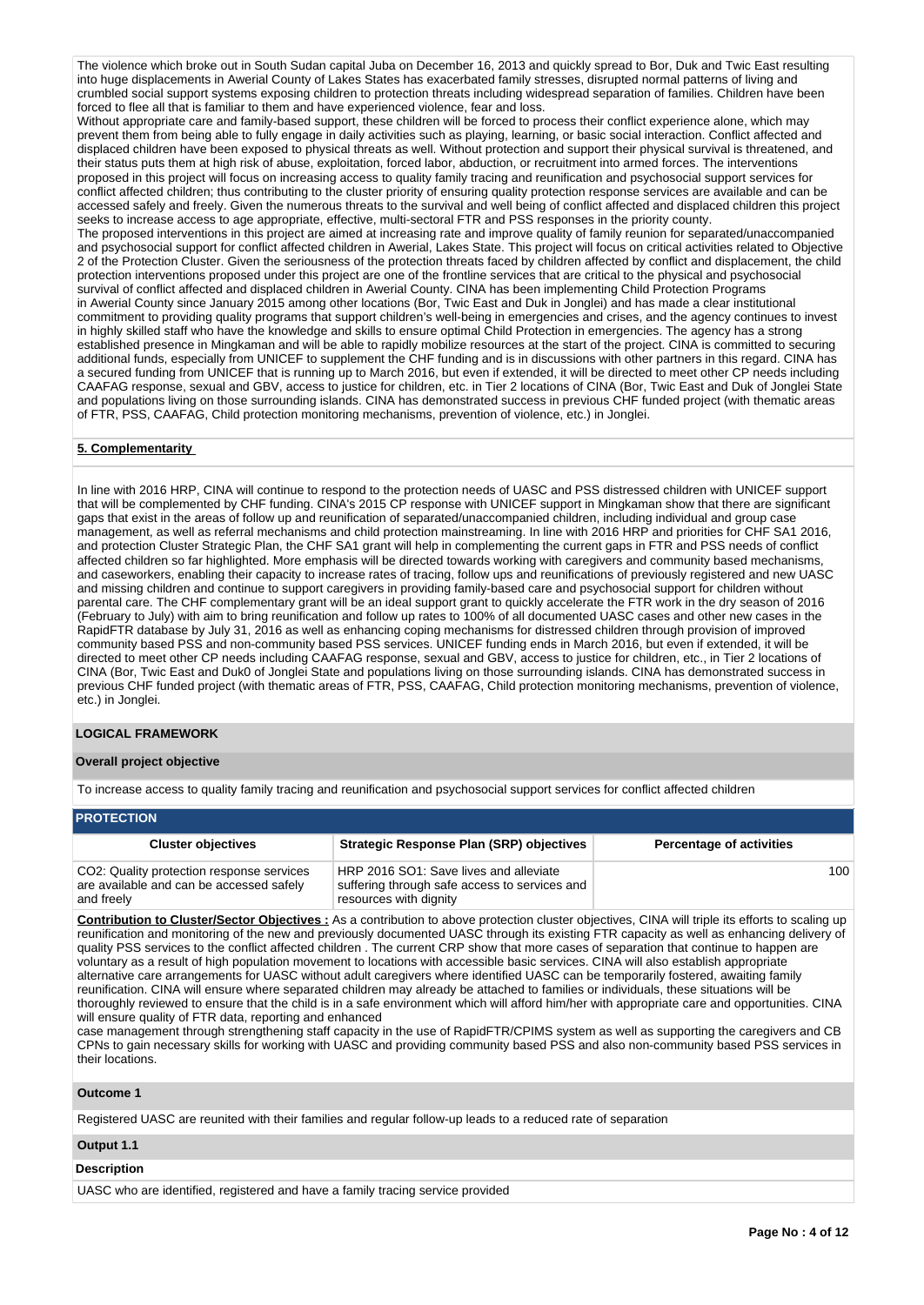## **Assumptions & Risks**

Continuous displacement as a result of conflict increase rate of families separation

Risks:

1. Infrastructure problems i.e. roads and telecoms.

2. Capacity i.e. national staff may not have training or be able to move easily. Or hiring international staff may leave a partner vulnerable to high turnover rates when such staff are turned off by harsh living conditions.

3. Insecurity.

- 4. Unpredictable government restrictions (i.e. on where you can go, who you can hire)
- 5. Culture and society (i.e. sometimes the beneficiaries don't like being monitored or may speak another language).
- 6. Priorities i.e. partners may face pressure from the donor to get stuff out there in a short time so standards might slip).

# **Activities**

## **Activity 1.1.1**

Initiate registration and tracing and provide family reunification services for 40 UASC (20 boys, 20 girls) identified

### **Activity 1.1.2**

Provide regular monitoring for project activities to CP/FTR caseworkers, CB CPNs and caregivers on weekly and monthly bases

# **Indicators**

|                                                                                                                                                                                                                                                                                                                                                                                                                                                                                                                                                                                                                                                                                                                                                                                                                                                                                                                                     |                                                                                                                             |                                                                                                                                     |     | <b>End cycle beneficiaries</b> |             | <b>End</b><br>cycle |               |  |
|-------------------------------------------------------------------------------------------------------------------------------------------------------------------------------------------------------------------------------------------------------------------------------------------------------------------------------------------------------------------------------------------------------------------------------------------------------------------------------------------------------------------------------------------------------------------------------------------------------------------------------------------------------------------------------------------------------------------------------------------------------------------------------------------------------------------------------------------------------------------------------------------------------------------------------------|-----------------------------------------------------------------------------------------------------------------------------|-------------------------------------------------------------------------------------------------------------------------------------|-----|--------------------------------|-------------|---------------------|---------------|--|
| Code                                                                                                                                                                                                                                                                                                                                                                                                                                                                                                                                                                                                                                                                                                                                                                                                                                                                                                                                | <b>Cluster</b>                                                                                                              | <b>Indicator</b>                                                                                                                    | Men | Women                          | <b>Boys</b> | Girls               | <b>Target</b> |  |
| Indicator 1.1.1                                                                                                                                                                                                                                                                                                                                                                                                                                                                                                                                                                                                                                                                                                                                                                                                                                                                                                                     | <b>PROTECTION</b>                                                                                                           | Frontline services # of UASC reunited with their<br>parents or primary caregivers, or placed in<br>alternative care                 |     |                                | 20          | 20                  | 40            |  |
| -Photos of UASC identified.<br>-Weekly/Monthly reports.<br>-Monitoring reports.                                                                                                                                                                                                                                                                                                                                                                                                                                                                                                                                                                                                                                                                                                                                                                                                                                                     | -Registration and Tracing Action Forms.<br>-Baseline data: 197UASC cases managed in the 2015.                               | <b>Means of Verification:</b> RapidFTR database registration and reunification updates.                                             |     |                                |             |                     |               |  |
| Indicator 1.1.2                                                                                                                                                                                                                                                                                                                                                                                                                                                                                                                                                                                                                                                                                                                                                                                                                                                                                                                     | <b>PROTECTION</b>                                                                                                           | Frontline services # of UASC and missing children<br>registered                                                                     |     |                                | 20          | 20                  | 40            |  |
| -RapidFTR database updates<br>-Weekly/monthly reports.<br>-Monitoring Reports.                                                                                                                                                                                                                                                                                                                                                                                                                                                                                                                                                                                                                                                                                                                                                                                                                                                      | <b>Means of Verification:</b> Registration forms.<br>-Baseline data: Over 197 UASC registered in CHF Supported project 2015 |                                                                                                                                     |     |                                |             |                     |               |  |
| Indicator 1.1.3                                                                                                                                                                                                                                                                                                                                                                                                                                                                                                                                                                                                                                                                                                                                                                                                                                                                                                                     | <b>PROTECTION</b>                                                                                                           | Frontline services # of UASC and missing children<br>for whom active family-tracing is initiated                                    |     |                                | 20          | 20                  | 40            |  |
| -RapidFTR database updates.<br>-Weekly/monthly reports.<br>-Monitoring Reports.                                                                                                                                                                                                                                                                                                                                                                                                                                                                                                                                                                                                                                                                                                                                                                                                                                                     | <b>Means of Verification:</b> Tracing action forms.<br>-Baseline: 100 UASC traced for CHF project 2015                      |                                                                                                                                     |     |                                |             |                     |               |  |
| Output 1.2                                                                                                                                                                                                                                                                                                                                                                                                                                                                                                                                                                                                                                                                                                                                                                                                                                                                                                                          |                                                                                                                             |                                                                                                                                     |     |                                |             |                     |               |  |
| <b>Description</b>                                                                                                                                                                                                                                                                                                                                                                                                                                                                                                                                                                                                                                                                                                                                                                                                                                                                                                                  |                                                                                                                             |                                                                                                                                     |     |                                |             |                     |               |  |
|                                                                                                                                                                                                                                                                                                                                                                                                                                                                                                                                                                                                                                                                                                                                                                                                                                                                                                                                     | UASC reunited with their family who receive follow-up visits.                                                               |                                                                                                                                     |     |                                |             |                     |               |  |
| Assumptions & Risks                                                                                                                                                                                                                                                                                                                                                                                                                                                                                                                                                                                                                                                                                                                                                                                                                                                                                                                 |                                                                                                                             |                                                                                                                                     |     |                                |             |                     |               |  |
|                                                                                                                                                                                                                                                                                                                                                                                                                                                                                                                                                                                                                                                                                                                                                                                                                                                                                                                                     | Widespread population movement makes follow up difficult.                                                                   |                                                                                                                                     |     |                                |             |                     |               |  |
| Risks:<br>1. Infrastructure problems i.e. roads and telecoms.<br>2. Capacity i.e. national staff may not have training or be able to move easily. Or hiring international staff may leave a partner vulnerable to<br>high turnover rates when such staffs are turned off by harsh living conditions.<br>3. Insecurity.<br>4. Unpredictable government restrictions (i.e. on where you can go, who you can hire)<br>5. Culture and society (i.e. sometimes the beneficiaries don't like being monitored or may speak another language).<br>6. Priorities i.e. partners may face pressure from the donor to get stuff out there in a short time so standards might slip).<br>Mitigation:<br>1. The project will be implemented in dry season to avoid challenges of inaccessibility due to bad roads<br>2. Improve staff motivation through other funding (UNICEF) to ensure staff retention during critical period of implementation |                                                                                                                             |                                                                                                                                     |     |                                |             |                     |               |  |
| <b>Activities</b>                                                                                                                                                                                                                                                                                                                                                                                                                                                                                                                                                                                                                                                                                                                                                                                                                                                                                                                   |                                                                                                                             |                                                                                                                                     |     |                                |             |                     |               |  |
| Activity 1.2.1                                                                                                                                                                                                                                                                                                                                                                                                                                                                                                                                                                                                                                                                                                                                                                                                                                                                                                                      |                                                                                                                             |                                                                                                                                     |     |                                |             |                     |               |  |
|                                                                                                                                                                                                                                                                                                                                                                                                                                                                                                                                                                                                                                                                                                                                                                                                                                                                                                                                     | monitoring form on a weekly/monthly basis.                                                                                  | Increase follow up care to 40 UASC registered (20 boys, 20 girls) and report appropriately services provided through temporary care |     |                                |             |                     |               |  |

# **Indicators**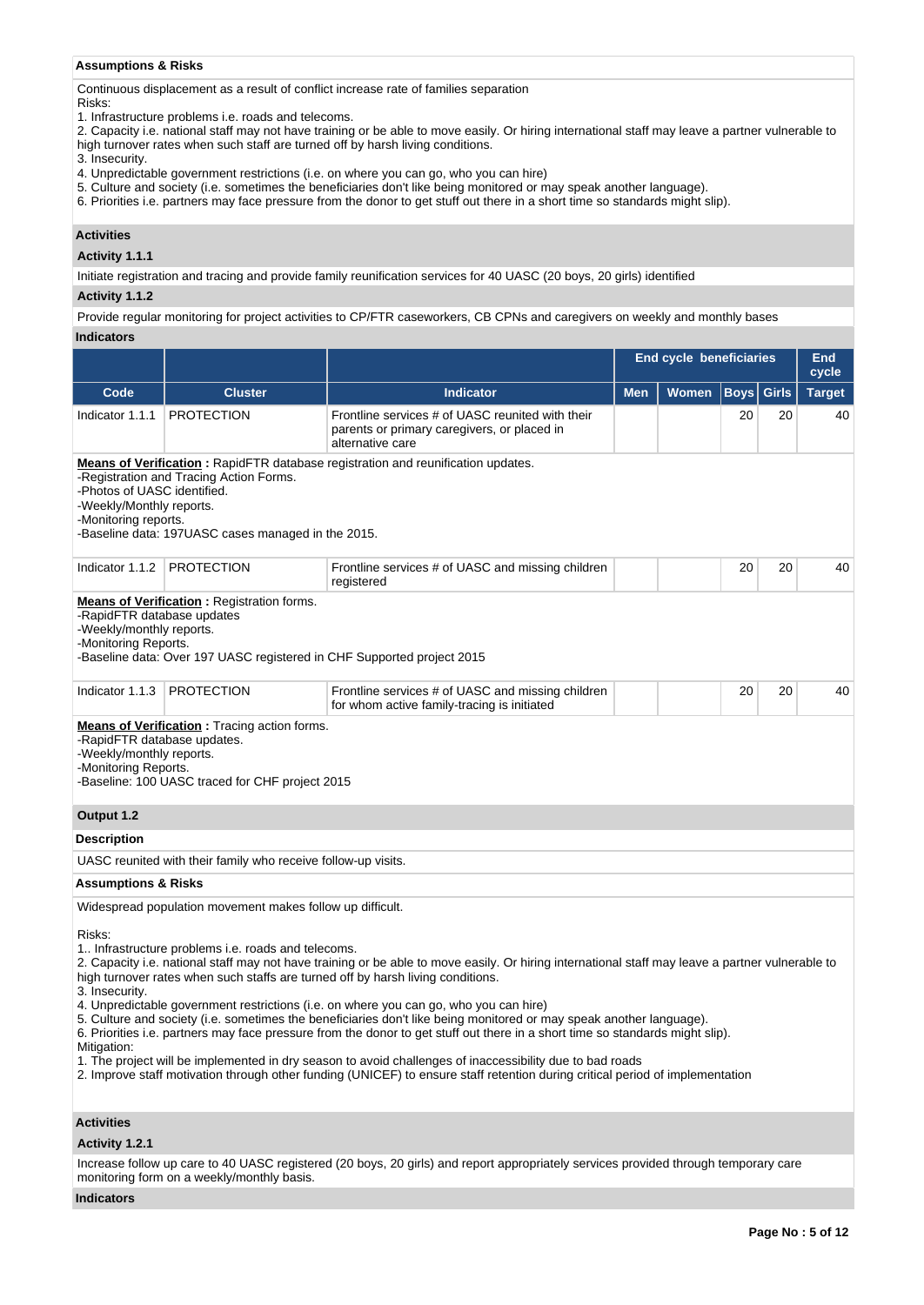|                                                                                                                                                                                                                                                                                                                                                                                                                                                                                               |                                                                                                                                 |                                                                                                                                                                                                                                                                                                                                                                                                                                                                                                                                            | <b>End cycle beneficiaries</b>                        | <b>End</b><br>cycle |      |                   |               |  |  |  |
|-----------------------------------------------------------------------------------------------------------------------------------------------------------------------------------------------------------------------------------------------------------------------------------------------------------------------------------------------------------------------------------------------------------------------------------------------------------------------------------------------|---------------------------------------------------------------------------------------------------------------------------------|--------------------------------------------------------------------------------------------------------------------------------------------------------------------------------------------------------------------------------------------------------------------------------------------------------------------------------------------------------------------------------------------------------------------------------------------------------------------------------------------------------------------------------------------|-------------------------------------------------------|---------------------|------|-------------------|---------------|--|--|--|
| Code                                                                                                                                                                                                                                                                                                                                                                                                                                                                                          | <b>Cluster</b>                                                                                                                  | <b>Indicator</b>                                                                                                                                                                                                                                                                                                                                                                                                                                                                                                                           | <b>Men</b>                                            | Women               | Boys | Girls             | <b>Target</b> |  |  |  |
| Indicator 1.2.1                                                                                                                                                                                                                                                                                                                                                                                                                                                                               | <b>PROTECTION</b>                                                                                                               | Frontline services # of UASC cases who receive<br>follow-up visits                                                                                                                                                                                                                                                                                                                                                                                                                                                                         |                                                       |                     | 20   | 20                | 40            |  |  |  |
| <b>Means of Verification: RapidFTR database</b><br>-CINA weekly reports<br>-Temporary Monitoring Forms completed for children under alternative family-based care<br>-CINA weekly reports<br>-Monthly/quarterly narrative reports<br>-Monitoring Reports<br>-Baseline: 80 UASC cases followed up Jan-December 2015<br><b>Outcome 2</b>                                                                                                                                                        |                                                                                                                                 |                                                                                                                                                                                                                                                                                                                                                                                                                                                                                                                                            |                                                       |                     |      |                   |               |  |  |  |
| UASC without parental care are in appropriate family-based care and multisectoral referral services support comprehensive social<br>reintegration into their communities.                                                                                                                                                                                                                                                                                                                     |                                                                                                                                 |                                                                                                                                                                                                                                                                                                                                                                                                                                                                                                                                            |                                                       |                     |      |                   |               |  |  |  |
| Output 2.1                                                                                                                                                                                                                                                                                                                                                                                                                                                                                    |                                                                                                                                 |                                                                                                                                                                                                                                                                                                                                                                                                                                                                                                                                            |                                                       |                     |      |                   |               |  |  |  |
| <b>Description</b>                                                                                                                                                                                                                                                                                                                                                                                                                                                                            |                                                                                                                                 |                                                                                                                                                                                                                                                                                                                                                                                                                                                                                                                                            |                                                       |                     |      |                   |               |  |  |  |
|                                                                                                                                                                                                                                                                                                                                                                                                                                                                                               |                                                                                                                                 | Children without parents who receive family-based alternative care and support                                                                                                                                                                                                                                                                                                                                                                                                                                                             |                                                       |                     |      |                   |               |  |  |  |
| <b>Assumptions &amp; Risks</b>                                                                                                                                                                                                                                                                                                                                                                                                                                                                |                                                                                                                                 |                                                                                                                                                                                                                                                                                                                                                                                                                                                                                                                                            |                                                       |                     |      |                   |               |  |  |  |
| Risks:<br>2. Insecurity.<br>Mitigation:                                                                                                                                                                                                                                                                                                                                                                                                                                                       | -Most actors are not always willing to mainstream CP in their activities<br>1. Infrastructure problems i.e. roads and telecoms. | Community and family ties still hold and most relatives will be ready to take appropriate care of UASC left to their responsibility<br>3. Unpredictable government restrictions (i.e. on where you can go, who you can hire)<br>4. Culture and society (i.e. sometimes the beneficiaries don't like being monitored or may speak another language).<br>1. Plan mobile response team to carry out rapid response missions to where populations move abruptly.<br>2. Preparedness in place to move to new locations as government may decide |                                                       |                     |      |                   |               |  |  |  |
| <b>Activities</b><br>Activity 2.1.1                                                                                                                                                                                                                                                                                                                                                                                                                                                           |                                                                                                                                 |                                                                                                                                                                                                                                                                                                                                                                                                                                                                                                                                            |                                                       |                     |      |                   |               |  |  |  |
|                                                                                                                                                                                                                                                                                                                                                                                                                                                                                               |                                                                                                                                 | Continue to support and work with 10 kinship families (10 women), 20 community based child protection mechanisms (10 men, 10 women)<br>and 50 caregivers (40 women, 10 men) on protection and provision of care to children without parental care                                                                                                                                                                                                                                                                                          |                                                       |                     |      |                   |               |  |  |  |
| Activity 2.1.2                                                                                                                                                                                                                                                                                                                                                                                                                                                                                |                                                                                                                                 |                                                                                                                                                                                                                                                                                                                                                                                                                                                                                                                                            |                                                       |                     |      |                   |               |  |  |  |
| Provide comprehensive family-based care to 20 children (10 boys, 10girls) identified as without parental care through critical child protection<br>referral services (including safety, food, medication, water, shelter/NFI, education, psychosocial support, etc.) available within the<br>community mapped through various thematic groups and in line with policy on children without parental care-South Sudan 2015 and<br>Minimum Standards for Child Protection in Humanitarian Action |                                                                                                                                 |                                                                                                                                                                                                                                                                                                                                                                                                                                                                                                                                            |                                                       |                     |      |                   |               |  |  |  |
| <b>Indicators</b>                                                                                                                                                                                                                                                                                                                                                                                                                                                                             |                                                                                                                                 |                                                                                                                                                                                                                                                                                                                                                                                                                                                                                                                                            |                                                       |                     |      |                   |               |  |  |  |
|                                                                                                                                                                                                                                                                                                                                                                                                                                                                                               |                                                                                                                                 |                                                                                                                                                                                                                                                                                                                                                                                                                                                                                                                                            | <b>End cycle beneficiaries</b><br><b>End</b><br>cycle |                     |      |                   |               |  |  |  |
| Code                                                                                                                                                                                                                                                                                                                                                                                                                                                                                          | <b>Cluster</b>                                                                                                                  | <b>Indicator</b>                                                                                                                                                                                                                                                                                                                                                                                                                                                                                                                           | <b>Men</b>                                            | <b>Women</b>        |      | <b>Boys</b> Girls | <b>Target</b> |  |  |  |
| Indicator 2.1.1                                                                                                                                                                                                                                                                                                                                                                                                                                                                               | <b>PROTECTION</b>                                                                                                               | Frontline services # of UASC in interim care,<br>including family-based care                                                                                                                                                                                                                                                                                                                                                                                                                                                               |                                                       |                     | 10   | 10                | 20            |  |  |  |

**Means of Verification :** 5 w matrix reports

-CINA weekly reports

-Photos of unaccompanied minors with their caregivers

-Monthly/quarterly narrative reports

-Monitoring Reports

-Baseline data: 26 children are already in family based care support by CINA in Mingkaman

# **Outcome 3**

Conflict affected children cope with threats and vulnerabilities through appropriate community based-PSS and non-community based PSS services

# **Output 3.1**

# **Description**

Conflict affected children who received community based psychosocial support and non-community based services with support from caregivers/CB-CPNs and community members

# **Assumptions & Risks**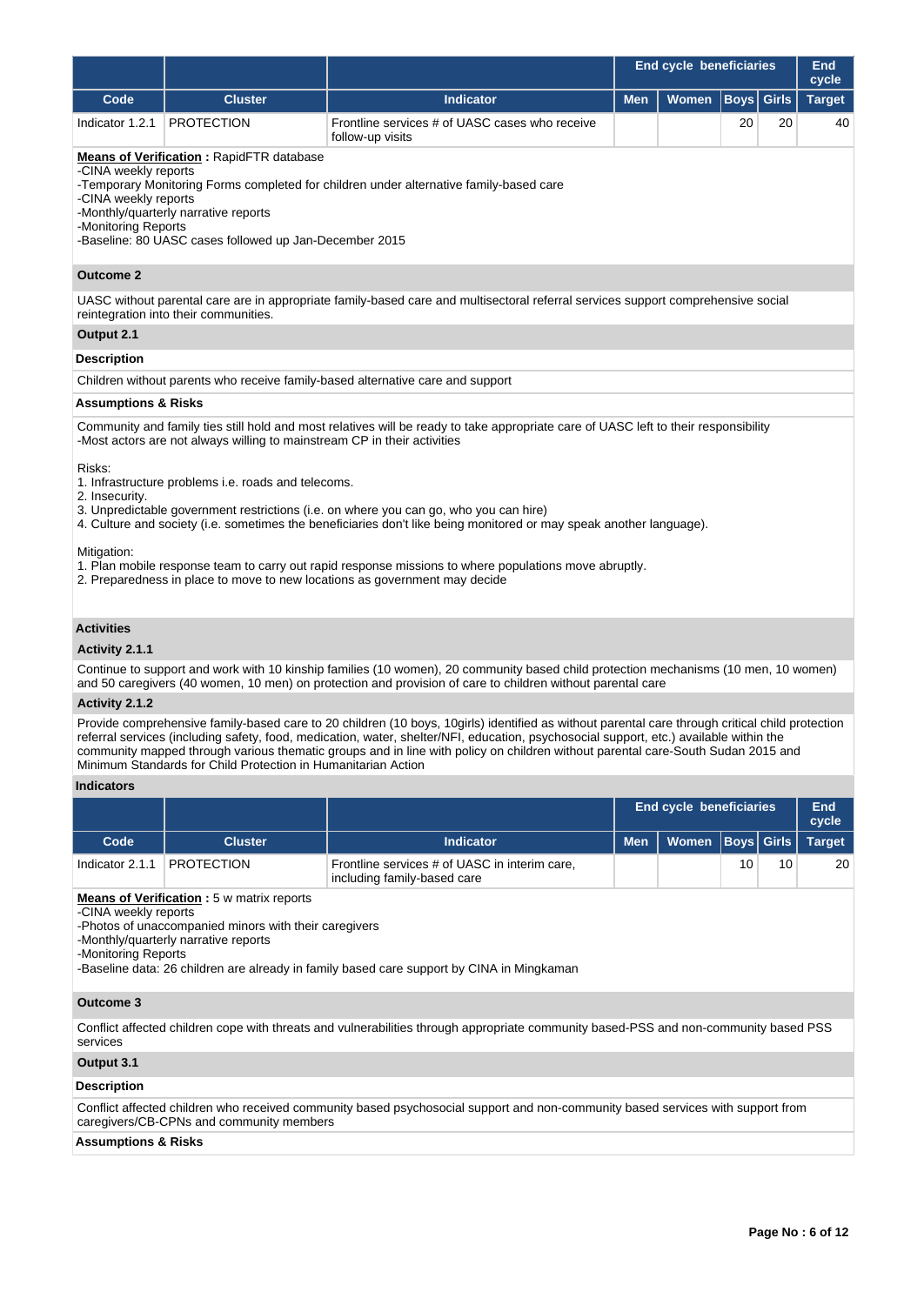- 1. Community and family ties still hold and most relatives/community members will be ready to provide appropriate PSS services to children
- in their community.

2. Community based PSS has been tested as and found the most appropriate PSS approach for South Sudan current context and is hoped to work best.

3. The big problem of volunteering as community members against current economic crisis in the country.

### Risks:

- 1. Infrastructure problems i.e. lack of space in IDP camp
- 2. Insecurity, from communal conflicts
- 3. Unpredictable government restrictions (i.e. on where you can go, who you can hire)

4. Culture and society (i.e. sometimes the beneficiaries don't like being monitored or may speak another language).

Mitigation: The issue of volunteering will be addressed through initiating the CB-PSS activities right within the community by involving the teachers, church leaders, local chiefs, women leaders who will then appoint CB- CPN as volunteers, stressing the importance of collective responsibility of protecting their children as community members.

### **Activities**

## **Activity 3.1.1**

Provide PSS services to 700 children (350 boys, 350 girls) through community based PSS activities in church, FDGs, community centres, peer-to-peer outreach, etc

## **Activity 3.1.2**

Provide PSS services to 300 children (150 boys, 150 girls) through non-community based PSS activities in the CFS, schools, etc **Activity 3.1.3** 

Support and work with 10 kinship families (10 women), 20 community based child protection mechanisms (10 men, 10 women) and 50 caregivers (40 women, 10 men) to provide protection, psychosocial support and care to children without parental care

## **Indicators**

|                                                                                                                                                                                                                                                                                                                                                           |                                                                                                                                                                                                                                                         |                                                                                                                           | <b>End cycle beneficiaries</b> | <b>End</b><br>cycle |             |              |               |  |  |
|-----------------------------------------------------------------------------------------------------------------------------------------------------------------------------------------------------------------------------------------------------------------------------------------------------------------------------------------------------------|---------------------------------------------------------------------------------------------------------------------------------------------------------------------------------------------------------------------------------------------------------|---------------------------------------------------------------------------------------------------------------------------|--------------------------------|---------------------|-------------|--------------|---------------|--|--|
| Code                                                                                                                                                                                                                                                                                                                                                      | <b>Cluster</b>                                                                                                                                                                                                                                          | <b>Indicator</b>                                                                                                          | <b>Men</b>                     | <b>Women</b>        | <b>Boys</b> | <b>Girls</b> | <b>Target</b> |  |  |
| Indicator 3.1.1                                                                                                                                                                                                                                                                                                                                           | <b>PROTECTION</b>                                                                                                                                                                                                                                       | Frontline services # of children reached with<br>community-based PSS                                                      |                                |                     | 350         | 350          | 700           |  |  |
| <b>Means of Verification : - 5 w matrix reports</b><br>-CINA weekly reports<br>-Photos of conflict affected children with their caregivers/community members while playing<br>-Monthly/quarterly narrative reports<br>-Monitoring Reports<br>-Baseline data: 3746 children and 854 adults reached through CB-PSS in Mingkaman with UNICEF support in 2015 |                                                                                                                                                                                                                                                         |                                                                                                                           |                                |                     |             |              |               |  |  |
| Indicator 3.1.2                                                                                                                                                                                                                                                                                                                                           | <b>PROTECTION</b>                                                                                                                                                                                                                                       | Frontline services # of children reached through<br>non-community-based PSS                                               |                                |                     | 150         | 150          | 300           |  |  |
| <b>Means of Verification : - Daily CFS attendance</b><br>-Photos of children playing in the CFS/other community space<br>-CFS activity chart<br>-PSS database weekly report<br>-CINA weekly update<br>-Monthly/quarterly reports<br>-Monitoring reports                                                                                                   |                                                                                                                                                                                                                                                         |                                                                                                                           |                                |                     |             |              |               |  |  |
| Indicator 3.1.3                                                                                                                                                                                                                                                                                                                                           | <b>PROTECTION</b>                                                                                                                                                                                                                                       | Frontline services # of caregivers reached with<br>community-based PSS                                                    | 10                             | 50                  |             |              | 60            |  |  |
| -Monthly and quarterly reports                                                                                                                                                                                                                                                                                                                            | -Photos during trainings with community members<br>-Weekly and 5 W Reports of activities provided to community members                                                                                                                                  | Means of Verification: - Attendance and minutes of meetings with caregivers/community based CP networks/community leaders |                                |                     |             |              |               |  |  |
| Indicator 3.1.4                                                                                                                                                                                                                                                                                                                                           | <b>PROTECTION</b>                                                                                                                                                                                                                                       | Frontline services # of community members (other<br>than caregivers) reached with capacity-building on<br><b>PSS</b>      | 10                             | 10                  | 0           | $\mathbf 0$  | 20            |  |  |
| -Monitoring reports                                                                                                                                                                                                                                                                                                                                       | <b>Means of Verification:</b> - Attendance and minutes of meetings with community members<br>-Training photos and attendance for community members<br>-5 W and weekly reports for capacity building training provided<br>-Monthly and quarterly reports |                                                                                                                           |                                |                     |             |              |               |  |  |
| Indicator 3.1.5                                                                                                                                                                                                                                                                                                                                           | <b>PROTECTION</b>                                                                                                                                                                                                                                       | Frontline services # of caregivers reached through<br>non-community-based PSS                                             | 10                             | 50                  |             |              | 60            |  |  |
| Means of Verification: - Attendance of adult caregivers during PSS activities in the church, schools, community, etc.<br>-Photos during meetings and trainings of caregivers<br>-Weekly, monthly, quarterly and monitoring reports                                                                                                                        |                                                                                                                                                                                                                                                         |                                                                                                                           |                                |                     |             |              |               |  |  |
| Indicator 3.1.6                                                                                                                                                                                                                                                                                                                                           | <b>PROTECTION</b>                                                                                                                                                                                                                                       | Frontline services # of adult caregivers reached<br>with capacity-building on PSS                                         | 10                             | 50                  |             |              | 60            |  |  |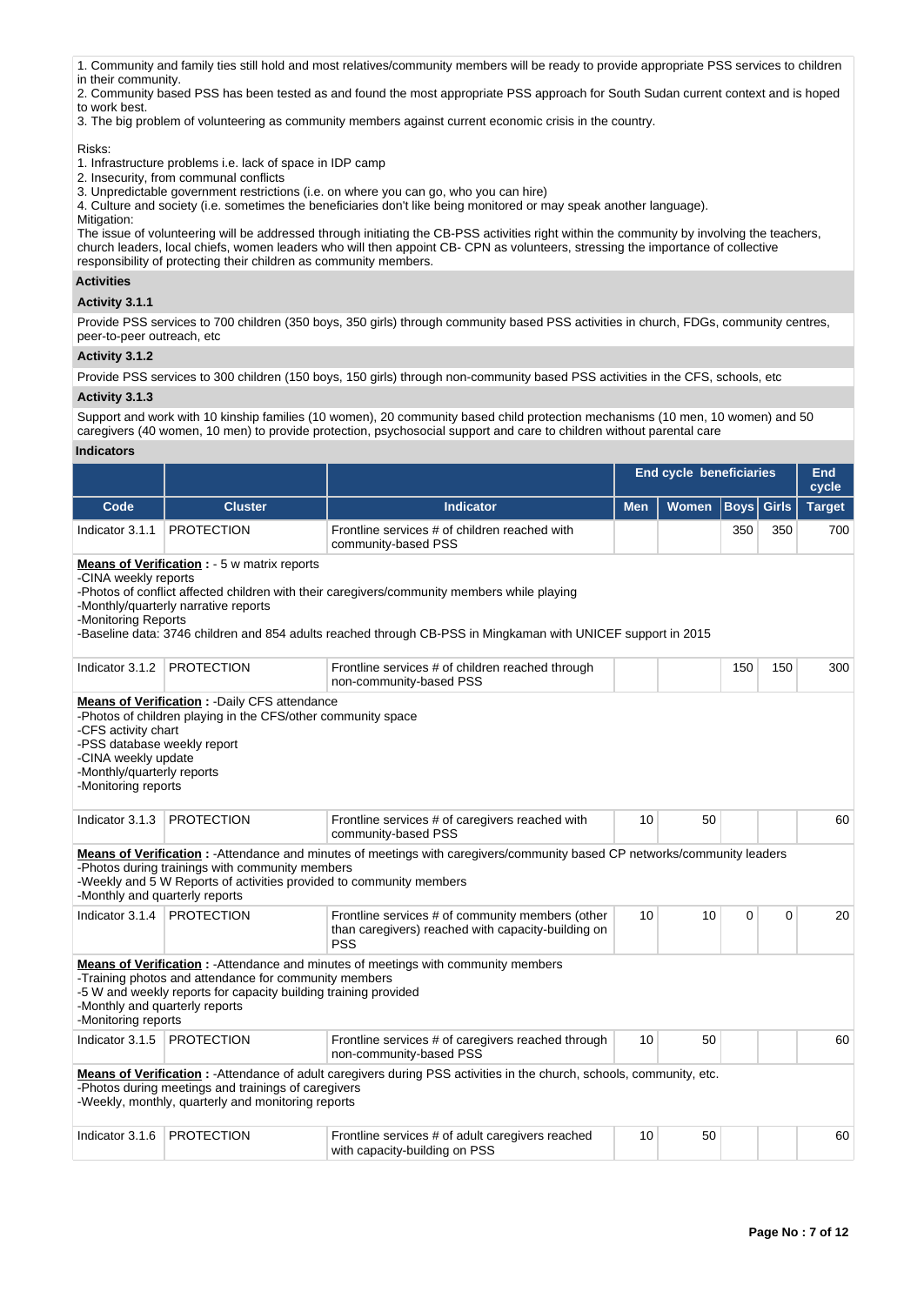# **Additional Targets :**

## **M & R**

### **Monitoring & Reporting plan**

CINA has an existing and improved monitoring and reporting system under the responsibility of Monitoring and Reporting Officer, apart from the child protection staff, which will be responsible for all monitoring and reporting activities of this project. From the inception of previous 2015 CHF SA1 and SA2 projects, the CP staff have been oriented on the project implementation strategies, the indicators and means of verification and will continue to be strongly highlighted in this CHF SA1 2016 and mentored further to ensure that they understand the current project targets and all reporting lines and send their reports timely (weekly, monthly and quarterly narrative) in line with the planned outputs, indicators and with reference to means of verification. Project implementation and management decisions will always be informed by reporting indicators, ensuring flexibility in re-prioritizing specific interventions, at some point, as needs may arise. CINA has 3 CPiE Officers and 6 FTR caseworkers/data entry clerks and a PSS Officer that will be responsible for collecting information about children, compile and submit their reports to Child Protection Manager, coping Monitoring and Reporting Officer, who then compiles the whole reports and share it with the Donor and Senior Management of CINA. There is also FTR Officer who records FTR information using the CPIMS/RapidFTR smart phone/laptop and directly sends it to Save the Children through the CPIMS/RapidFTR system. The monitoring tools for collecting the data and reporting on specific indicators will include: IRNAs/RRM missions reports to Child Protection Sub cluster and CHF, CPIMS/RapidFTR weekly reports to Save the Children and a copy to the donor (CHF South Sudan), 5 W matrix reports to Child Protection Sub Cluster, with a copy to CHF, weekly activity progress reports (that highly activities implemented against targets and indicators) directly to CHF, the monthly activity progress reports ( activities against targets and indicators) to CHF and a quarterly narrative and financial reports to CHF and FTS, with attached means of verifications. Apart from the narrative reports on CHF supported activities, CINA will also provide a response analysis reports showing the profile of beneficiaries reached against targets and the qualitative aspect of results achieved. These monitoring and reporting tools are already in place since they are inter-agency tools and those that were specific to CINA (weekly, monthly and quarterly progress reports)have been recommended by our current donor, UNICEF and have been in used during the 2015 CRP project monitoring and reporting period.

# **Workplan**

| <b>Activitydescription</b>                                                                                                                                                                                                                                                                                                                                                                                                                                                                                          | Year | $\mathbf{2}$ | 3            |              | 5            | 6            |                         | 8 | 9 | 10 |  |
|---------------------------------------------------------------------------------------------------------------------------------------------------------------------------------------------------------------------------------------------------------------------------------------------------------------------------------------------------------------------------------------------------------------------------------------------------------------------------------------------------------------------|------|--------------|--------------|--------------|--------------|--------------|-------------------------|---|---|----|--|
| Activity 1.1.1: Initiate registration and tracing and provide family reunification<br>services for 40 UASC (20 boys, 20 girls) identified                                                                                                                                                                                                                                                                                                                                                                           | 2016 | X.           |              | X X          | IX.          | X.           | $\mathsf{I} \mathsf{X}$ |   |   |    |  |
| Activity 1.1.2: Provide regular monitoring for project activities to CP/FTR<br>caseworkers, CB CPNs and caregivers on weekly and monthly bases                                                                                                                                                                                                                                                                                                                                                                      | 2016 | X            | ΙX.          | $\mathsf{X}$ | $\times$     | X            | X                       |   |   |    |  |
| Activity 1.2.1: Increase follow up care to 40 UASC registered (20 boys, 20 girls)<br>and report appropriately services provided through temporary care monitoring form<br>on a weekly/monthly basis.                                                                                                                                                                                                                                                                                                                | 2016 |              | X.           | ΙX.          | X.           | ΙX.          | $\mathsf{X}$            |   |   |    |  |
| Activity 2.1.1: Continue to support and work with 10 kinship families (10 women),<br>20 community based child protection mechanisms (10 men, 10 women) and 50<br>caregivers (40 women, 10 men) on protection and provision of care to children<br>without parental care                                                                                                                                                                                                                                             | 2016 |              | <b>X</b>     | ΙX.          | X            | X            | <sup>X</sup>            |   |   |    |  |
| Activity 2.1.2: Provide comprehensive family-based care to 20 children (10 boys,<br>10girls) identified as without parental care through critical child protection referral<br>services (including safety, food, medication, water, shelter/NFI, education,<br>psychosocial support, etc.) available within the community mapped through various<br>thematic groups and in line with policy on children without parental care-South<br>Sudan 2015 and Minimum Standards for Child Protection in Humanitarian Action | 2016 | $\times$     | X.           | $\mathsf{X}$ | $\mathsf{x}$ | $\mathsf{X}$ | <sup>X</sup>            |   |   |    |  |
| Activity 3.1.1: Provide PSS services to 700 children (350 boys, 350 girls) through<br>community based PSS activities in church, FDGs, community centres, peer-to-peer<br>outreach, etc                                                                                                                                                                                                                                                                                                                              | 2016 | X            | ΙX.          | $\mathsf{X}$ | <b>X</b>     | $\times$     | <b>X</b>                |   |   |    |  |
| Activity 3.1.2: Provide PSS services to 300 children (150 boys, 150 girls) through<br>non-community based PSS activities in the CFS, schools, etc.                                                                                                                                                                                                                                                                                                                                                                  | 2016 | $\mathsf{x}$ | $\mathsf{X}$ | <b>X</b>     | X            | X            | <sup>X</sup>            |   |   |    |  |
| Activity 3.1.3: Support and work with 10 kinship families (10 women), 20<br>community based child protection mechanisms (10 men, 10 women) and 50<br>caregivers (40 women, 10 men) to provide protection, psychosocial support and<br>care to children without parental care                                                                                                                                                                                                                                        | 2016 | $\times$     | $\mathsf{X}$ | $\mathsf{X}$ | <b>X</b>     | ΙX.          | <sup>X</sup>            |   |   |    |  |
| <b>OTHER INFO</b>                                                                                                                                                                                                                                                                                                                                                                                                                                                                                                   |      |              |              |              |              |              |                         |   |   |    |  |
| <b>Accountability to Affected Populations</b>                                                                                                                                                                                                                                                                                                                                                                                                                                                                       |      |              |              |              |              |              |                         |   |   |    |  |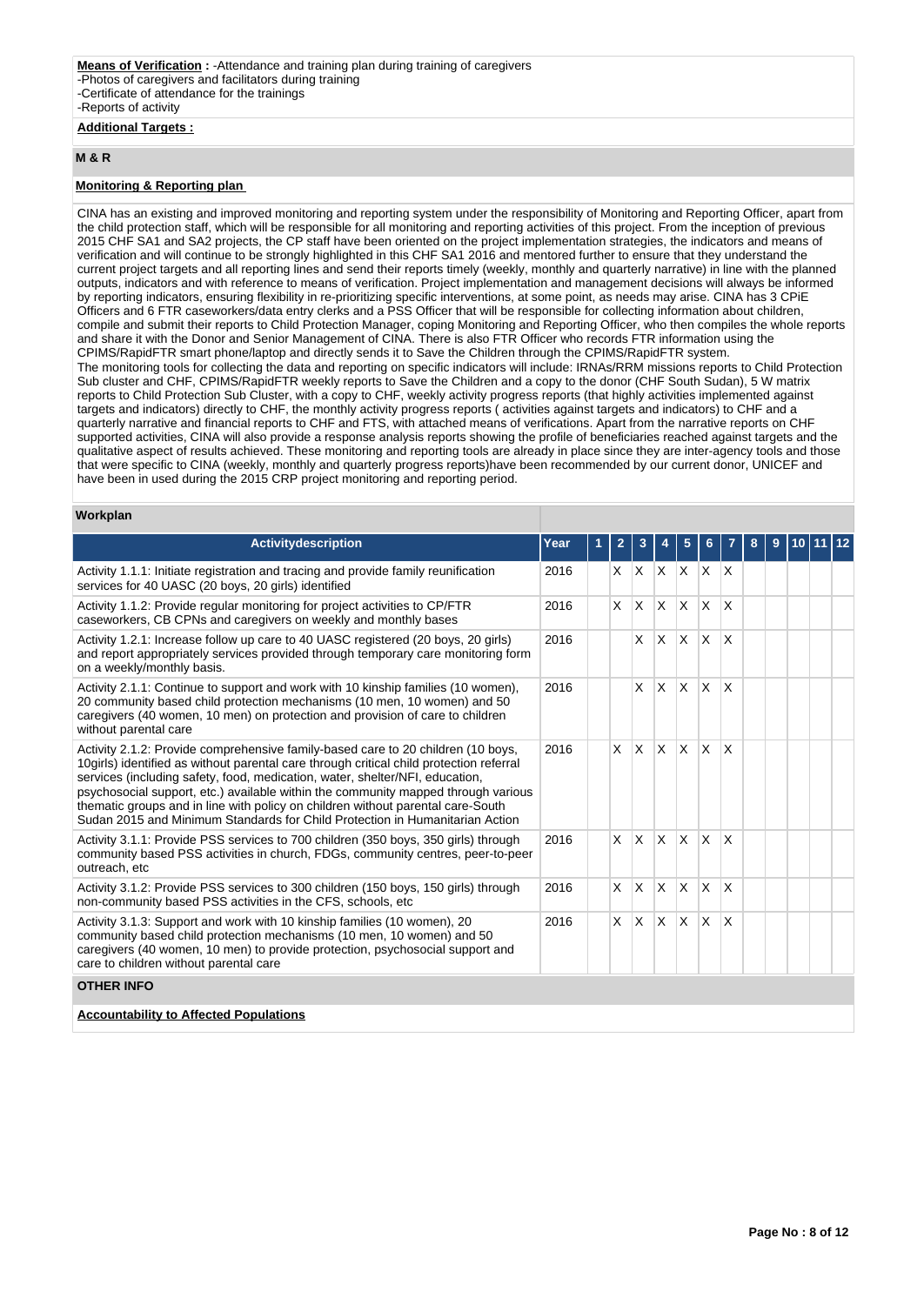The project is designed in a way that will promote accountability to CINA FTR and PSS beneficiaries. From the previous CHF 2015 projects, beneficiary feedback on the FTR and PSS case management services offered by CINA have been documented (FTR issues such as delay in getting referral services, empty promise from some programmes/service providers, inadequate education and medication packages, etc.) and will inform current response strategies to improve inclusion of beneficiary feedback from the onset of project implementation. CINA M&R Officer will complete these forms at the field with beneficiaries and share the findings with field staff and CINA management to inform response strategies. To make it very transparent, CINA will convene Beneficiary Feedback Conferences at agreed intervals with parents/primary caregivers, community based CP networks, individual children and adolescents attending CFS/under care placement, to gather their views on their level of satisfaction about our child protection/FTR services, as well as their suggestions for improvement in services delivery. Information provided by individual child or group of children/adolescents and caregivers, including their photos will be kept confidential, accessible only to those persons it concerns on a need-base and in line with information sharing protocol (ISP) for National CP SC, 2014.In dealing with issues of children, all those staff and individuals in regular contact with children will have to sign and adhere by provisions of CINA Child Protection Policy and Code of Conduct. This is to ensure that children are safe and services are in line with Do No Harm principle, remembering the fact those buildings on existing structures/systems as well as respecting community/individual norms and beliefs are ideal in keeping with the humanitarian core principles of partiality and neutrality, provided that the best interest of the child is met.

### **Implementation Plan**

CINA will directly implement this project without sub-contracting. CINA plans to incept the project where all CP/FTR staff directly and indirectly involved in the project will be oriented on the project activities, outputs, indicators,. The lines of distribution of duties to this project runs at the top from the Director, who plans the project implementation timelines, directs program staff to implement the project and evaluates project results and financial management, submit technical reports and maintains donor relations. CINA's Child Protection Manager supports and supervises project staff in project implementation, reports to the donor and coordinates activities with other actors. The FTR project activities will be coordinated with CP SC (locations/services mapping, coordination and policy direction), Save the Children (for RapidFTR database) State Ministry of Gender, Child and Social Welfare (Government policy and direction), Relief and Rehabilitation Commission (link with communities and support coordination at state level) and local authorities (County Commissioners, Payam Administrators and chiefs for community mobilization and local solutions). Special coordination with UNICEF, Protection Cluster and UN OCHA to ensure their technical and coordination support. The M&R Officer compiles reports and send to the donor, monitor and evaluate field staff and advice on project progress. The frontline CP staffs are responsible for implementing project activities; work with children and caregivers and community and local authorities, especially the field supervisor. The project accountant (Admin/Finance Officer and Assistant) are responsible for management of project funds, use of funds on planned project activities and financial reports to the donor in line with donor requirements, given the physical presence of CINA CPiE/FTR and PSS team currently on ground in Mingkaman in humanitarian hub and the dry season opportunity However, if for any reason (as may be due to insecurity or other emergencies) that disrupts activities, CINA will respond according to the needs, capacity and availability of funds to provide services in any other safe locations to which the IDPs have moved and settled.

### **Coordination with other Organizations in project area**

| Name of the organization                 | Areas/activities of collaboration and rationale                                          |
|------------------------------------------|------------------------------------------------------------------------------------------|
| WHO/CHD                                  | Referral of UASC and distressed children for provision of health and<br>medical services |
| Save the Children                        | Referral of UASC and distressed children for provision of nutritional<br>services        |
| WFP/ACTED/HDC                            | Referral of UASC and distressed children for food provision and NFIs                     |
| UNHCR/UNFPA                              | Referral of UASC and distressed children NFIs and Dignity kits                           |
| UNICEF/RUWASA                            | Referral of UASC and distressed children for WASH                                        |
| <b>Environment Marker Of The Project</b> |                                                                                          |

#### **Gender Marker Of The Project**

2a-The project is designed to contribute significantly to gender equality

### **Justify Chosen Gender Marker Code**

The project has been contributing directly to meeting both the specific needs of boys and girls and specific role of caregivers (women and men) and will continue to highlight those gender-specific needs are addressed differently. In brief, more boys compared to girls (60% boys: 40% girls) are being targeted because the current project shows that boys more boys (110 UASC boys) compared to girls (87 UASC) have been affected by the conflict. However, despite this context-related difference, this project will ensure that equal number of girls as boys is reached, especially during awareness raisings on prevention of family separation and during case by case management

### **Protection Mainstreaming**

CINA will ensure that all staff, volunteers and clients that come in contact with children have signed and adhere to CINA's Child Protection Policy, to ensure that service providers Do No Harm in due course and those services are purely humanitarian, provided in safety and dignity. The project will ensure that needs of all children are equally met, including children living with HIV/AIDS, children living with disabilities and street children. To achieve these all children will be given equal opportunity to participate at all stages of project cycle. Advocacy meetings and awareness sessions, as well as focus group discussions and life skills discussions will be held with different groups of children and

adolescents as well as caregivers to ensure that they understand how to protect themselves and individually from any form of abuse, violence and exploitation.

### **Country Specific Information**

## **Safety and Security**

In Awerial County, the security situation is generally good with no threats to humanitarian work. However, due to lack of spaces for privacy for women and girls, there are issues of GBV against women and girls in the camps at night especially, resulting to sexual violence and abuse.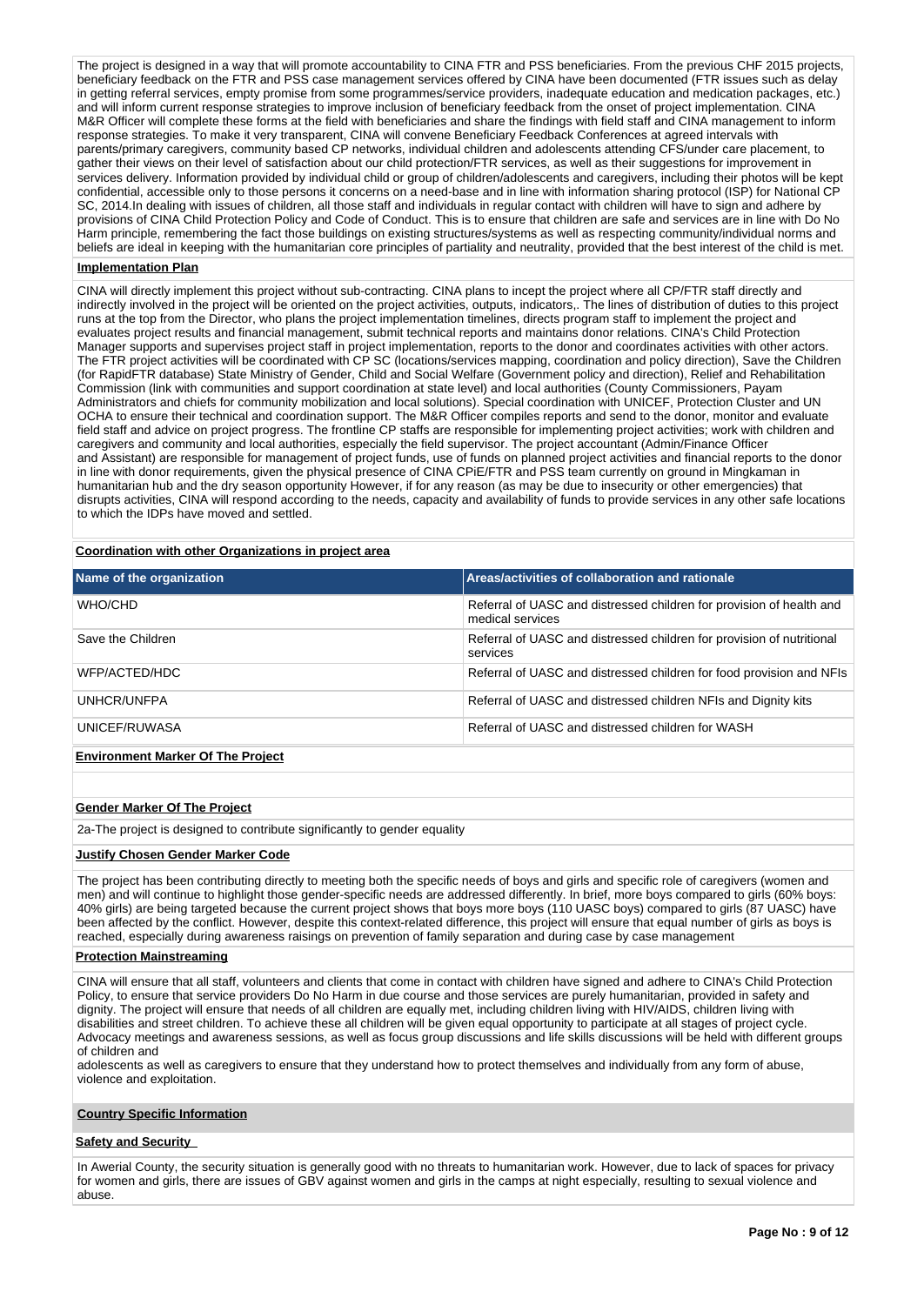# **Access**

CINA has established physical presence in Mingkaman. The location is generally accessible both by air, on land from Juba and via river from Bor. There are UNHAS regular flights to Mingkaman coordinated from Juba by WFP. Although the road from Juba to Awerial is rough, it's still accessible.

### **BUDGET**

| <b>BUDGET</b> |                                                                                                                                                                                                                                                                                                                                                                                                                                   |   |                |                       |                                          |                                    |                   |  |  |
|---------------|-----------------------------------------------------------------------------------------------------------------------------------------------------------------------------------------------------------------------------------------------------------------------------------------------------------------------------------------------------------------------------------------------------------------------------------|---|----------------|-----------------------|------------------------------------------|------------------------------------|-------------------|--|--|
| Code          | <b>Budget Line Description</b>                                                                                                                                                                                                                                                                                                                                                                                                    |   | D / S Quantity | <b>Unit</b><br>cost   | <b>Duration</b><br><b>Recurran</b><br>ce | $\frac{9}{6}$<br>charged<br>to CHF | <b>Total Cost</b> |  |  |
|               | <b>Staff and Other Personnel Costs</b>                                                                                                                                                                                                                                                                                                                                                                                            |   |                |                       |                                          |                                    |                   |  |  |
| 1.1           | Awerial, Child Protection Manager monthly salaries (100%<br>CHF)                                                                                                                                                                                                                                                                                                                                                                  | D |                | $1 \mid 1,500$<br>.00 | 6                                        | 100%                               | 9,000.00          |  |  |
|               | Child Protection Manager (Grade 2.A) supervises implementation of CP activities, coordinates with CP actors on ground,<br>reports and evaluates CP activities. Gross Monthly salary: \$75 per day for 20 working days=\$1500; Social security: 8%=\$120;<br>medical insurance: $5\% = $75$ ; Hazard pay: $10\% = $150$ ; Net monthly salary: $77\% = $1155$                                                                       |   |                |                       |                                          |                                    |                   |  |  |
| 1.2           | Awerial (3), Bor (1) CPiE Officers monthly salaries (100% CHF) D                                                                                                                                                                                                                                                                                                                                                                  |   |                | 4   900.0<br>0        | 6                                        | 100%                               | 21,600.00         |  |  |
|               | CPiE Officers (Grade 4.A) implements CPiE (FTR and PSS) programs activities of field staff and coordinates with Juba level,<br>coordinates with other CP actors, reports progress, train and support field staff and evaluates project results. Gross Monthly<br>salary: \$60 per day for 20 working days=\$1200; Social security: 8%=\$96; medical insurance: 5%=\$60; Hazard pay:\$10=\$120;<br>Net monthly<br>salary:77%=\$924 |   |                |                       |                                          |                                    |                   |  |  |
| 1.3           | Juba, CINA Director monthly salaries (50% CHF)                                                                                                                                                                                                                                                                                                                                                                                    | S |                | $1 \mid 2,500$<br>.00 | 6                                        | 50%                                | 7,500.00          |  |  |
|               | Director (Grade 1.A) makes policies, plans and supervises programs, and build/maintains donor relations Gross Monthly salary:<br>\$125 per day for 20 working days=\$2500; Social security: 8%=\$200; medical insurance: 5%=\$125; Hazard pay:\$10=\$250; Net<br>monthly salary: $77\% = $1925$                                                                                                                                   |   |                |                       |                                          |                                    |                   |  |  |
| 1.4           | Juba, Admin/Finance Manager (Project Accountant) 50% CHF                                                                                                                                                                                                                                                                                                                                                                          | S |                | $1 \mid 1,600$<br>.00 | 6                                        | 50%                                | 4,800.00          |  |  |
|               | Admin/Finance Manager (Grade 3.B) administers project staff (HR role), manages and reports use of donor's funds. Gross<br>Monthly<br>salary: \$80 per day for 20 working days=\$1600; Social security: 8%=\$128; medical insurance: 5%=\$80; Hazard pay:\$10=\$160;<br>Net monthly salary: 77%=\$1232                                                                                                                             |   |                |                       |                                          |                                    |                   |  |  |
| 1.5           | Awerial (2), Bor (2), Juba (1) Support Staff monthly salaries<br>(70%)                                                                                                                                                                                                                                                                                                                                                            | S |                | 5 700.0<br>$\Omega$   | 6                                        | 50%                                | 10,500.00         |  |  |
|               | Support Staff (Grade 7.A) serve the role of Admin/logistics Assistants, security guard, cleaner/messenger and driver.<br>Gross Monthly salary: \$35 per day for 20 working days=\$700; Social security: 8%=\$56; medical insurance: 5%=\$35; Hazard<br>pay:\$10=\$70; Net monthly salary:77%=539<br>\$231                                                                                                                         |   |                |                       |                                          |                                    |                   |  |  |
|               | <b>Section Total</b>                                                                                                                                                                                                                                                                                                                                                                                                              |   |                |                       |                                          |                                    | 53,400.00         |  |  |
|               | Supplies, Commodities, Materials                                                                                                                                                                                                                                                                                                                                                                                                  |   |                |                       |                                          |                                    |                   |  |  |
| 2.1           | Tracing and Reunification support packages to 40 UASC<br>(100% CHF)                                                                                                                                                                                                                                                                                                                                                               | D |                | 40 50.00              | 6                                        | 100%                               | 12,000.00         |  |  |
|               | Interim care support of UASC while tracing family per child:=\$25 (=food, clothes, shoes, medication, etc.); Reunification<br>and monitoring packages per child@\$40 (=transportation, food, clothes, medication, etc.); LOCATIONS: Awerial:250 UASC                                                                                                                                                                              |   |                |                       |                                          |                                    |                   |  |  |
| 2.2           | Alternative care support for 20 UASC children without adult<br>caregivers (100% CHF)                                                                                                                                                                                                                                                                                                                                              | D |                | 20 75.00              | 6                                        | 100%                               | 9,000.00          |  |  |
|               | Daily meal per child@\$3*30days=\$90 per month; clothes, medication and others=\$10 per month. Overall<br>total= \$75 per a UASC child per month. LOCATIONS: Awerial                                                                                                                                                                                                                                                              |   |                |                       |                                          |                                    |                   |  |  |
| 2.3           | Cost for construction of community based CFS for PSS<br>activities (100% CHF)                                                                                                                                                                                                                                                                                                                                                     | D |                | $2 \mid 1,500$<br>.00 | 1                                        | 100%                               | 3,000.00          |  |  |
|               | Local materials for constructing 1 CFS= \$ 1500* 2 CFS= \$3000 (based on local market rates of local construction materials).                                                                                                                                                                                                                                                                                                     |   |                |                       |                                          |                                    |                   |  |  |
| 2.4           | Support to 50 caregivers, 10 foster parents, 20 CB-CPN on<br>PSS and CP of UASC and distressed children (100% CHF)                                                                                                                                                                                                                                                                                                                | D |                | 80 30.00              | 3                                        | 100%                               | 7,200.00          |  |  |
|               | 80 participants @\$30 for 5 days trained on basic CPiE, PSS and FTR LOCATION: Awerial                                                                                                                                                                                                                                                                                                                                             |   |                |                       |                                          |                                    |                   |  |  |
| 2.5           | Hall hire for 6 groups meetings for caregivers/community<br>based CP networks on FTR and PSS(100% CHF)                                                                                                                                                                                                                                                                                                                            | D |                | 6 100.0<br>$\Omega$   | 5                                        | 100%                               | 3,000.00          |  |  |
|               | 4 groups meetings for 50 caregivers (group of 20 participants), and 2 combined meetings(for 10 foster parents and 20 CB CPNs<br>=6 trainings* \$100* 5 days=\$4000 LOCATIONS: Mingkaman Hotels                                                                                                                                                                                                                                    |   |                |                       |                                          |                                    |                   |  |  |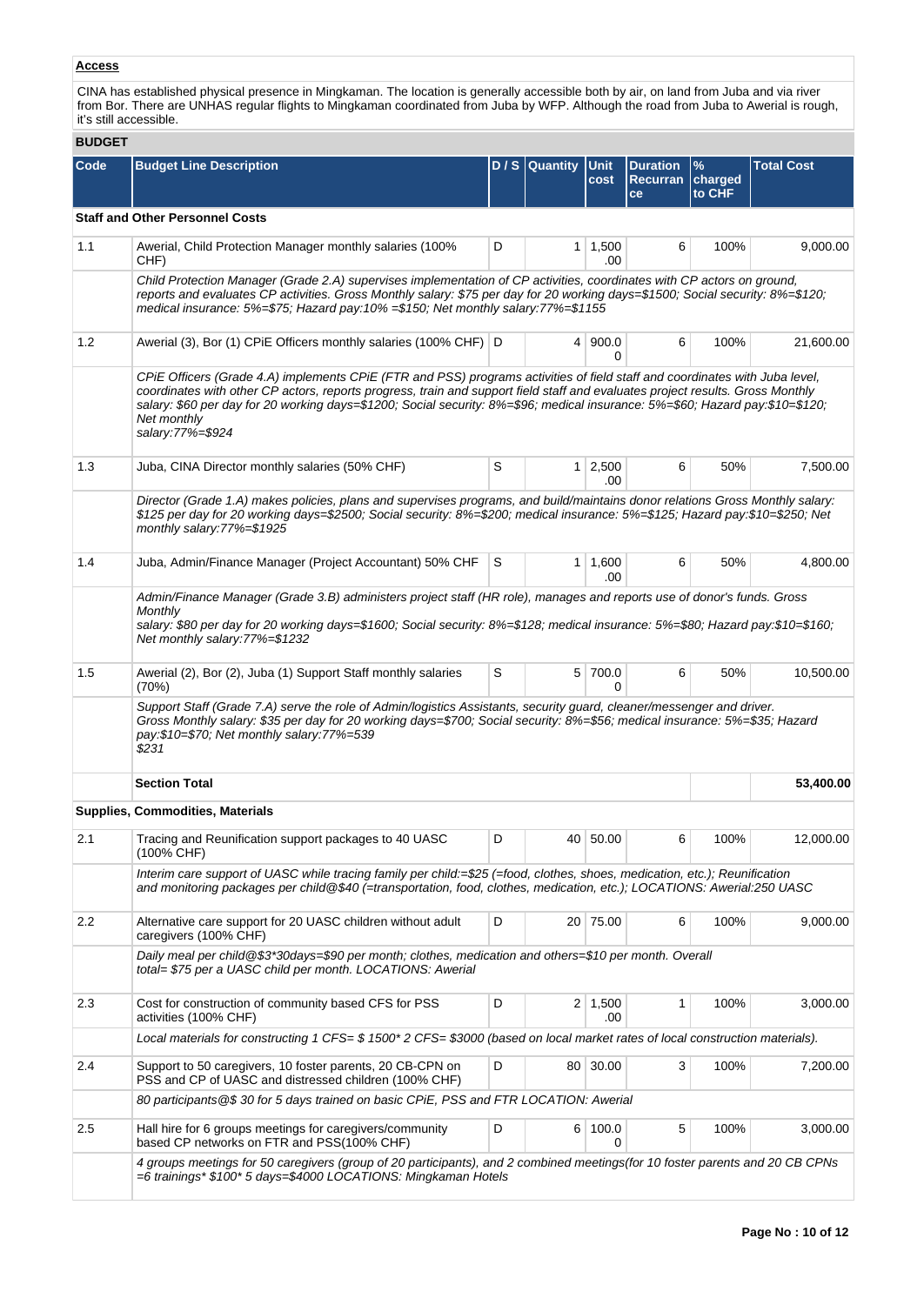| 2.6              | Stationery supplies for training of CB CPN and caregivers for<br>their records during orientation and work (100% CHF)                                                                                                                                                                                    | D |                | 6 100.0<br>$\Omega$     | 1 | 100% | 600.00    |  |  |
|------------------|----------------------------------------------------------------------------------------------------------------------------------------------------------------------------------------------------------------------------------------------------------------------------------------------------------|---|----------------|-------------------------|---|------|-----------|--|--|
|                  | 100 notebooks, 100 pens, 3 dozens of markers, 12 rolls of flip charts, 4 rim of printing papers, 12 pairs of ink cartridge)= \$100 per<br>training*8 trainings= \$800                                                                                                                                    |   |                |                         |   |      |           |  |  |
| 2.7              | Awerial (20) Community based child Protection Network (100%   D<br>CHF)                                                                                                                                                                                                                                  |   | $20-1$         | 100.0<br>U              | 6 | 100% | 12,000.00 |  |  |
|                  | Community based child protection volunteers (Grade 7.B) serve as the community entry points, work with parents, caregivers<br>and children; identify and reports and respond to CP issues affecting children. Volunteers are<br>not entitled to social security, medical insurance and hazard allowances |   |                |                         |   |      |           |  |  |
|                  | <b>Section Total</b>                                                                                                                                                                                                                                                                                     |   | 46,800.00      |                         |   |      |           |  |  |
| <b>Equipment</b> |                                                                                                                                                                                                                                                                                                          |   |                |                         |   |      |           |  |  |
| 3.1              | Hire of vehicle for transporting field staff to Mingkaman and<br>field work in Awerial (100%CHF)                                                                                                                                                                                                         | D | $\mathbf{1}$   | 3,000<br>.00            | 6 | 100% | 18,000.00 |  |  |
|                  | Cost of hiring a vehicle@\$100 per day*30 days*6 months=\$18000 LOCATIONS: Awerial County                                                                                                                                                                                                                |   |                |                         |   |      |           |  |  |
| 3.2              | Cost of purchasing 2 Motorbikes for field staff (100% CHF)                                                                                                                                                                                                                                               | D |                | $2 \mid 3,000$<br>.00   | 1 | 100% | 6,000.00  |  |  |
|                  | Cost of purchase and registration of Yamaha in Juba = \$3000*2=\$6000 for logistic facilitation of field activities by the CPiE<br><i>officers</i>                                                                                                                                                       |   |                |                         |   |      |           |  |  |
|                  | <b>Section Total</b>                                                                                                                                                                                                                                                                                     |   |                |                         |   |      | 24,000.00 |  |  |
| <b>Travel</b>    |                                                                                                                                                                                                                                                                                                          |   |                |                         |   |      |           |  |  |
| 5.1              | Air tickets for 2 Program Officer and 2 CP Officers for Monthly<br>field visit (100% CHF)                                                                                                                                                                                                                | D | $\overline{4}$ | 400.0<br>0              | 6 | 100% | 9,600.00  |  |  |
|                  | Air tickets for 4 staff @\$400*6months=\$9600 based on UNHAS rates. LOCATIONS: Air tickets from Juba to Mingkaman and<br>back                                                                                                                                                                            |   |                |                         |   |      |           |  |  |
| 5.2              | 2 tickets for 2 CP for participating in IRNAs and RRM missions<br>(100% CHF)                                                                                                                                                                                                                             | D |                | 2 400.0<br>0            | 2 | 100% | 1,600.00  |  |  |
|                  | 2 air tickets for 2 CP staff@ \$400* 2 months LOCATIONS: Air tickets from Juba to Mingkaman and back.                                                                                                                                                                                                    |   |                |                         |   |      |           |  |  |
| 5.3              | DSA for 4 Program Officers during CP monitoring for 3 months<br>(100% CHF)                                                                                                                                                                                                                               | D |                | 4 200.0<br>0            | 3 | 100% | 2,400.00  |  |  |
|                  | DSA=\$200 per half month* 4 staff* 6 months=\$2400 LOCATION: 1 trip every 2 months to Mingkaman.                                                                                                                                                                                                         |   |                |                         |   |      |           |  |  |
| 5.4              | DSA for 2 CP Officers during participation in IRNAs and RRM<br>(100% CHF)                                                                                                                                                                                                                                | D |                | 2 200.0<br><sup>0</sup> | 2 | 100% | 800.00    |  |  |
|                  | DSA=\$200 per month*2 staff* 2 months=\$800 LOCATIONS: 2 Assessment missions in Awerial/periphery in 6 months period.                                                                                                                                                                                    |   |                |                         |   |      |           |  |  |
|                  | <b>Section Total</b>                                                                                                                                                                                                                                                                                     |   |                |                         |   |      | 14,400.00 |  |  |
|                  | <b>General Operating and Other Direct Costs</b>                                                                                                                                                                                                                                                          |   |                |                         |   |      |           |  |  |
| 7.1              | Fuel for vehicle, motorbike and 2 offices (50% CHF)                                                                                                                                                                                                                                                      | S | 300            | 2.00                    | 6 | 50%  | 1,800.00  |  |  |
|                  | 300 litres per month *\$2 USD * 6 months=\$3600(50%CHF Contribution. Locations: Mingkaman and Juba                                                                                                                                                                                                       |   |                |                         |   |      |           |  |  |
| 7.2              | Office rent for 6 months (2) 50% CHF                                                                                                                                                                                                                                                                     | S |                | 2 700.0<br>0            | 6 | 50%  | 4,200.00  |  |  |
|                  | Office rent and maintenance=\$700 *2 offices *6 months= \$8400 (50%) LOCATIONS: Bor Office: 1, Juba Office 1                                                                                                                                                                                             |   |                |                         |   |      |           |  |  |
| 7.3              | Office stationery for 2 offices for 6 months (50% CHF)                                                                                                                                                                                                                                                   | S |                | $2 \mid 300.0$<br>0     | 6 | 50%  | 1,800.00  |  |  |
|                  | (printing papers, ink cartridges, pens, note pads, envelopes, cleaning services, lighting services)= \$300 per month *2<br>offices*6months= \$3600 (50%).                                                                                                                                                |   |                |                         |   |      |           |  |  |
| 7.4              | Communication cost for 6 months (50% CHF)                                                                                                                                                                                                                                                                | S | 2 <sub>1</sub> | 300.0<br>0              | 6 | 50%  | 1,800.00  |  |  |
|                  | 2 Offices' internet systems and air time units for field staff = \$300*2 Offices* 6 months=\$3600 (50%)                                                                                                                                                                                                  |   |                |                         |   |      |           |  |  |
| 7.5              | Others (bank charges, maintenance of vehicle and motorbike)<br>50% CHF                                                                                                                                                                                                                                   | S |                | 3 150.0<br>0            | 6 | 50%  | 1,350.00  |  |  |